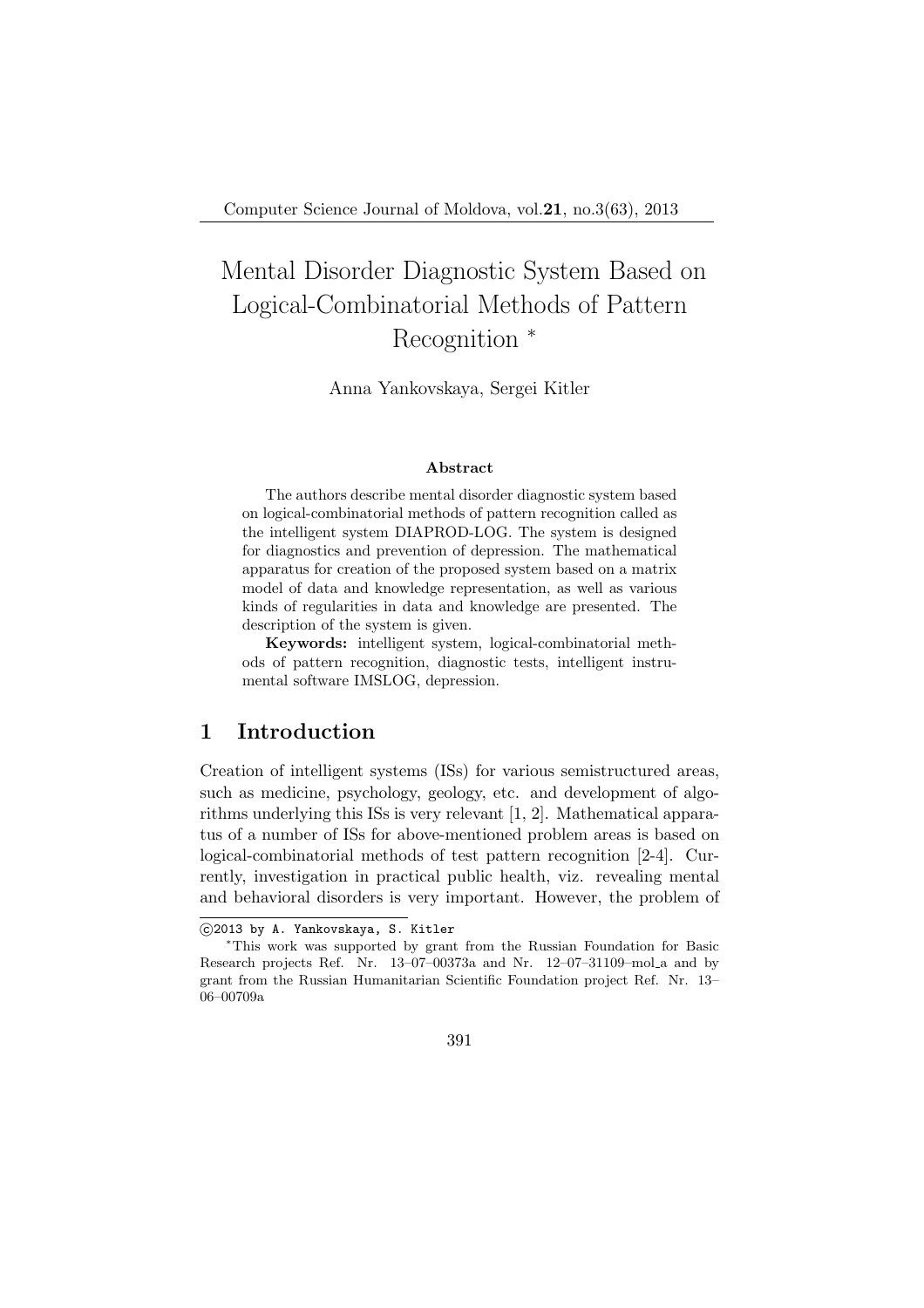ISs creation for revealing regularities of various kinds, high quality and timely diagnostic and prevention of these disorders is still open. Unlike created intelligent systems [5, 6] for revealing mental and behavioral disorders in an inspected person which are based on a small number of scales and / or questionnaires, in our proposed mental disorders diagnostic system a diagnostic criteria of the international classification of diseases, tenth revision (ICD-10) [7] and 8 clinical-psychological scales and questionnaires [8-15] are used.

In Laboratory of Intelligent Systems at Tomsk State University of Architecture and Building by chief A.E. Yankovskaya have been developed ISs for revealing regularities and diagnostic and organizationalmanagement decision-making, for example IS for revealing socialpsychological factors in communicative stress conditions in learning process [16]; the IS DIOS [17] designed for express-diagnostics and intervention (correction) of organizational stress and the IS DIAPROD [18] designed for express-diagnostics and prevention of depression.

Unlike the IS express-diagnostics DIAPROD [18] using threshold and fuzzy logic for decision-making, the IS "Intelligent Decision Support System for Depression Diagnosis Based on Neuro-Fuzzy-CBR Hybrid" [5] using neural networks and fuzzy logic and the IS "Beck Depression Inventory Test Assessment Using Fuzzy Inference System" [6] using fuzzy logic, the proposed further IS DIAPROD-LOG is based on logical-combinatorial methods of test pattern recognition.

# 2 Basis of mathematical apparatus of creation of intelligent system DIAPROD-LOG

The mathematical apparatus of the IS DIAPROD-LOG is based on logical-combinatorial methods of test pattern recognition [3, 4]. For the data and knowledge representation in the IS DIAPROD-LOG a matrix model [4] is used.

The model includes an integer description matrix  $(Q)$  that describes objects in the space of characteristic features  $z_1, z_2, \ldots, z_m$  and an integer distinction matrix  $(R)$  that partitions objects into equivalence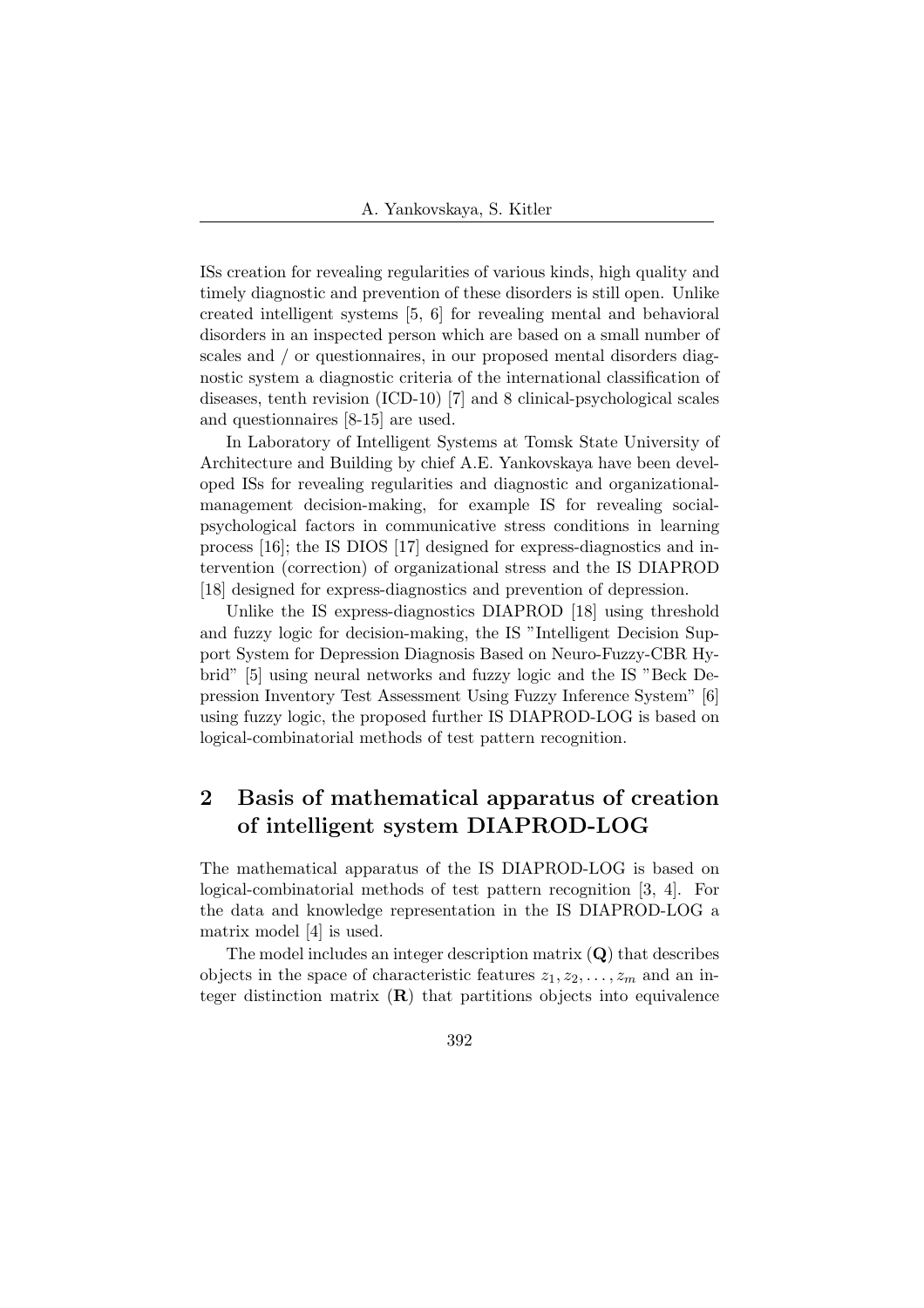classes for each classification mechanism. A dash  $("-")$  in the element of the matrix  $Q$  shows that the value of the feature is not significant to the object. We give the interval of values for each feature  $z_i$  $(j \in \{1, 2, \ldots, m\})$ .

We mean under the pattern a subset of objects of knowledge base with matching values classification features.

A diagnostic test (DT) [4] is a set of features that distinguishes any pair of objects that belongs to different patterns.

A diagnostic test is called "irredundant" (dead-end [3]) if it includes an irredundant amount of features.

An irredundant unconditional diagnostic test (IUDT) is characterized by simultaneous presentation of all features of the object under investigation included in test, while decision-making.

Regularities [4] are 1) subsets of features with particular, easy-tointerpret properties that influence on the distinguishability of objects from different patterns that are stably observed for objects from the learning sample and are manifested in other objects of the same nature; 2) weight coefficients of features that characterize their individual contribution [19] to the distinguishability of objects and 3) the information weight given, unlike [20], on the subset of tests used for a final decisionmaking. The regularities can include constant (taking the same value for all patterns), stable (constant inside a pattern, but non-constant), non-informative (not distinguishing any pair of objects), alternative (in the sense of their inclusion in DT), dependent (in the sense of the inclusion of subsets of distinguishable pairs of objects), unessential (not included in any irredundant DT), obligatory (included in all irredundant DT), pseudo-obligatory (which are not obligatory, but included in all IUDT involved in decision-making) features and signal features, as well as all minimal and all (or part, for a large feature space) irredundant distinguishing subsets of features that are essentially minimal and irredundant DTs, respectively and tolerant to measurement (entry) errors IUDTs [21]. The weight coefficients of characteristic features calculated by different algorithms are also included in regularities [4].

There is no doubt that wider range of regularities considered provide a higher degree of accuracy while diagnostic decision-making.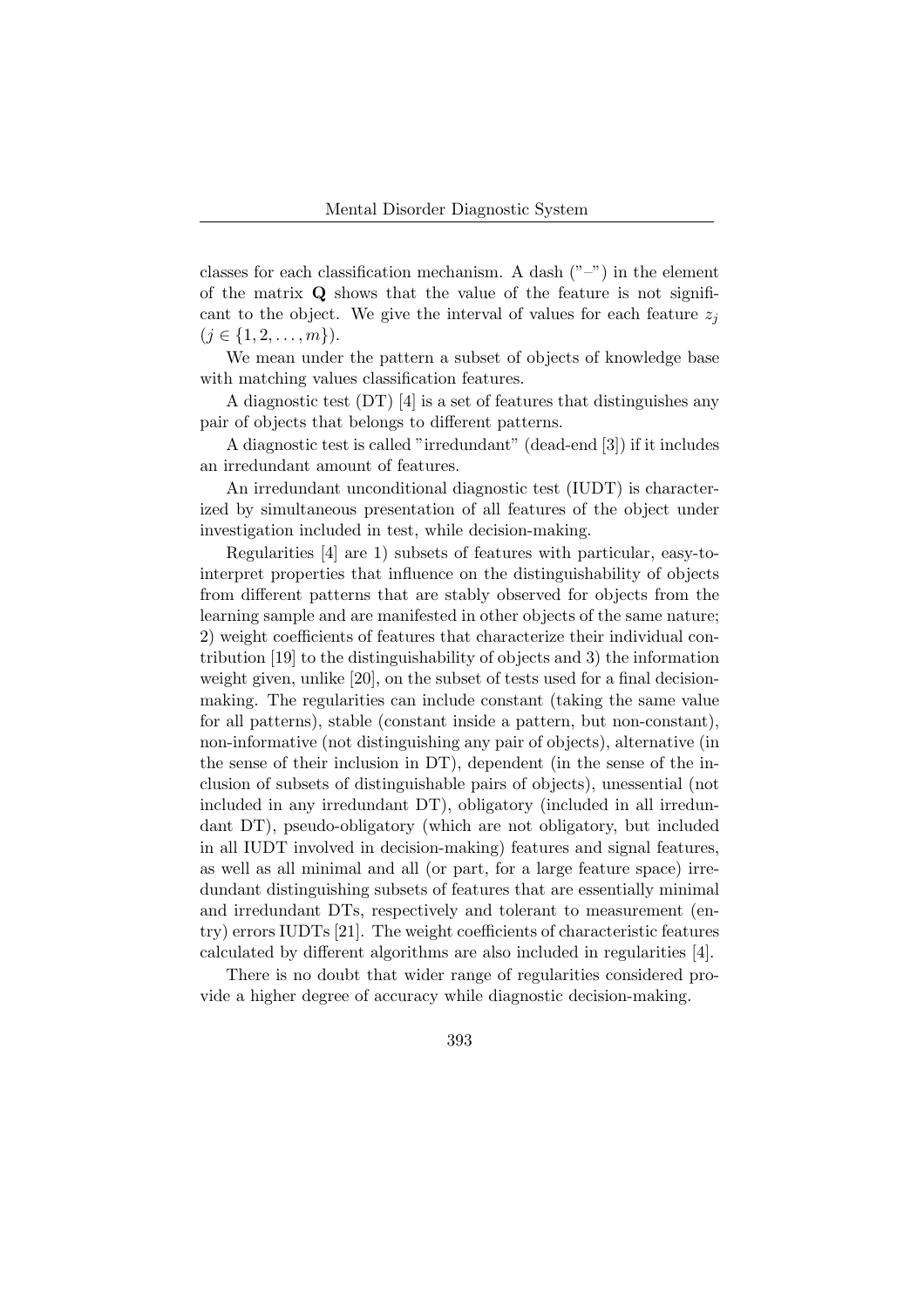We use a procedure for constructing the irredundant implication matrix  $(U')$  [4, 21] for revealing various kinds of regularities at construction of IUDTs.

The matrix  $\mathbf{U}'$  is an integer matrix. The matrix  $\mathbf{U}'$  defines distinguishability objects from different patterns (classes for each mechanism classification).

The regularities of various kinds are revealed on the matrix  $\mathbf{U}'$  in order to reduce the feature space, determine the most important features. Also, all irredundant column coverings of the matrix  $\mathbf{U}'$  [4, 21], defining essentially all IUDTs are determined with the use of logicalcombinatorial algorithms. Then the choice of optimal subset of features is fulfilled. On the base of this subset ultimately the final decisionmaking is fulfilled.

# 3 Description of intelligent system DIAPROD-LOG

The intelligent system DIAPROD-LOG is included into the web– based complex of intelligent systems for psychological health prevention (http://psyhealth.tsuab.ru). The web–based complex is equipped with a Russian-language interface. The developed intelligent system DIAPROD-LOG is distributed. The first part of the system is designed for data collection and data and knowledge storage. This part is implemented as a web-application with the use of  $C#$ . For the purpose of data storage in the IS DIAPROD-LOG the relational database management system MySQL was chosen, since it has great flexibility, rich functionality and is free of charge.

An inspected person is offered to be tested with 8 questionnaires and scales: questionnaire A. Beck [8] including 21 features; Edinburgh postpartum depression scale [9] including 10 features; multivariate Freiburg personality inventory (FPI-B) [10] including 114 features; Tomsk questionnaire rigidity of G.V. Zalewski (TQRZ) [11] including 150 features; questionnaire of relationship of pregnant by I.V. Dobryakov [12] including 9 features; questionnaire about ways of coping R. Lazarus [13]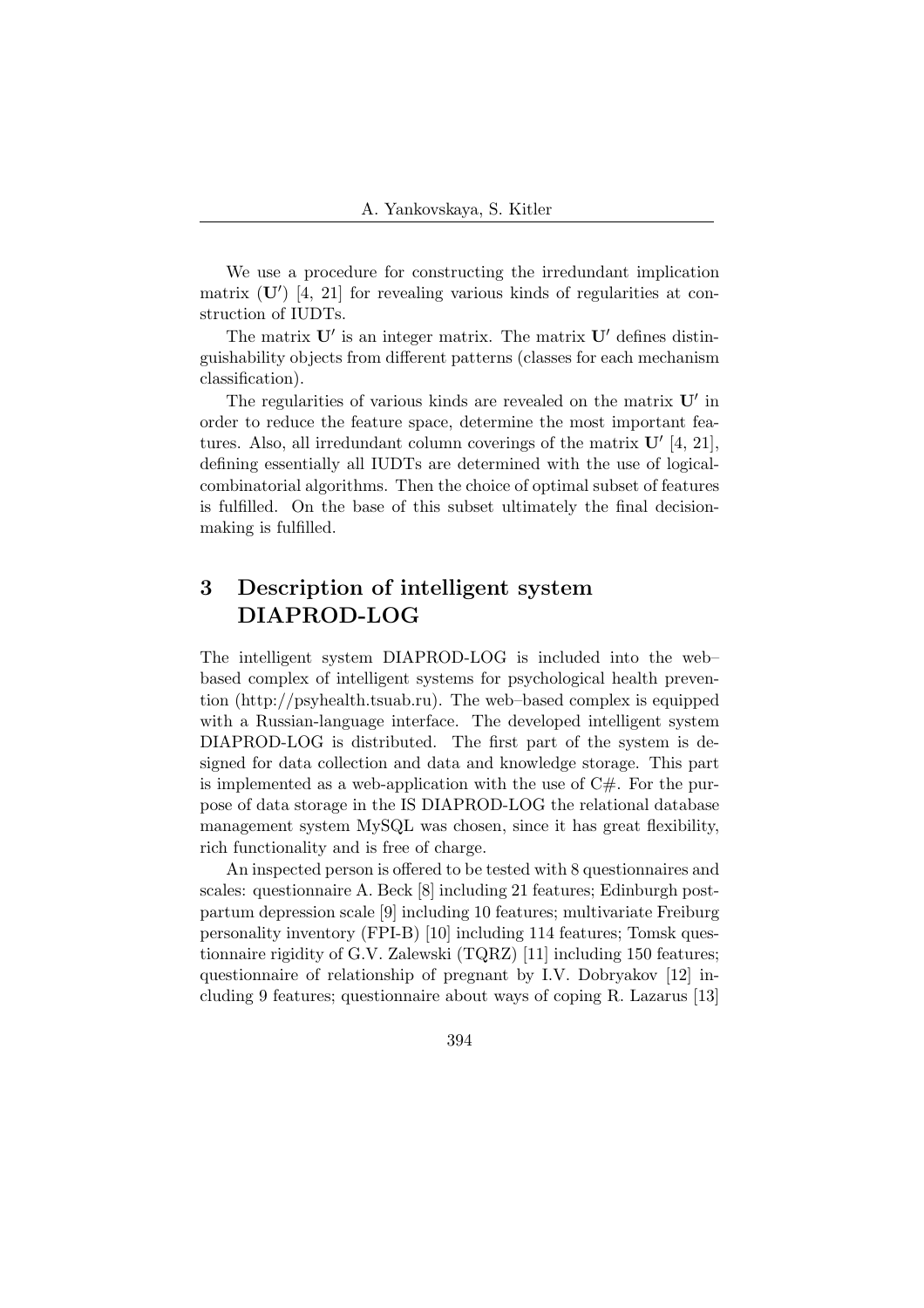including 50 features; questionnaire symptom levels [14] including 90 features; questionnaire of determining the stress and social adaptation of Holmes and Rage [15] including 43 features.

Example of the survey of the IS DIAPROD-LOG is shown in fig. 1.



Figure 1. The survey of the IS DIAPROD-LOG

Since the inspected person confirms correctness of the entered answers, the test results are stored in the data and knowledge base.

The second part of a system designed to create matrices Q and  $\mathbf{R}$ , to construct matrix  $\mathbf{U}'$ , revealing different kinds of regularities, to construct diagnostic tests, decision-making and justification of decisions, is implemented as a template of intelligent instrumental software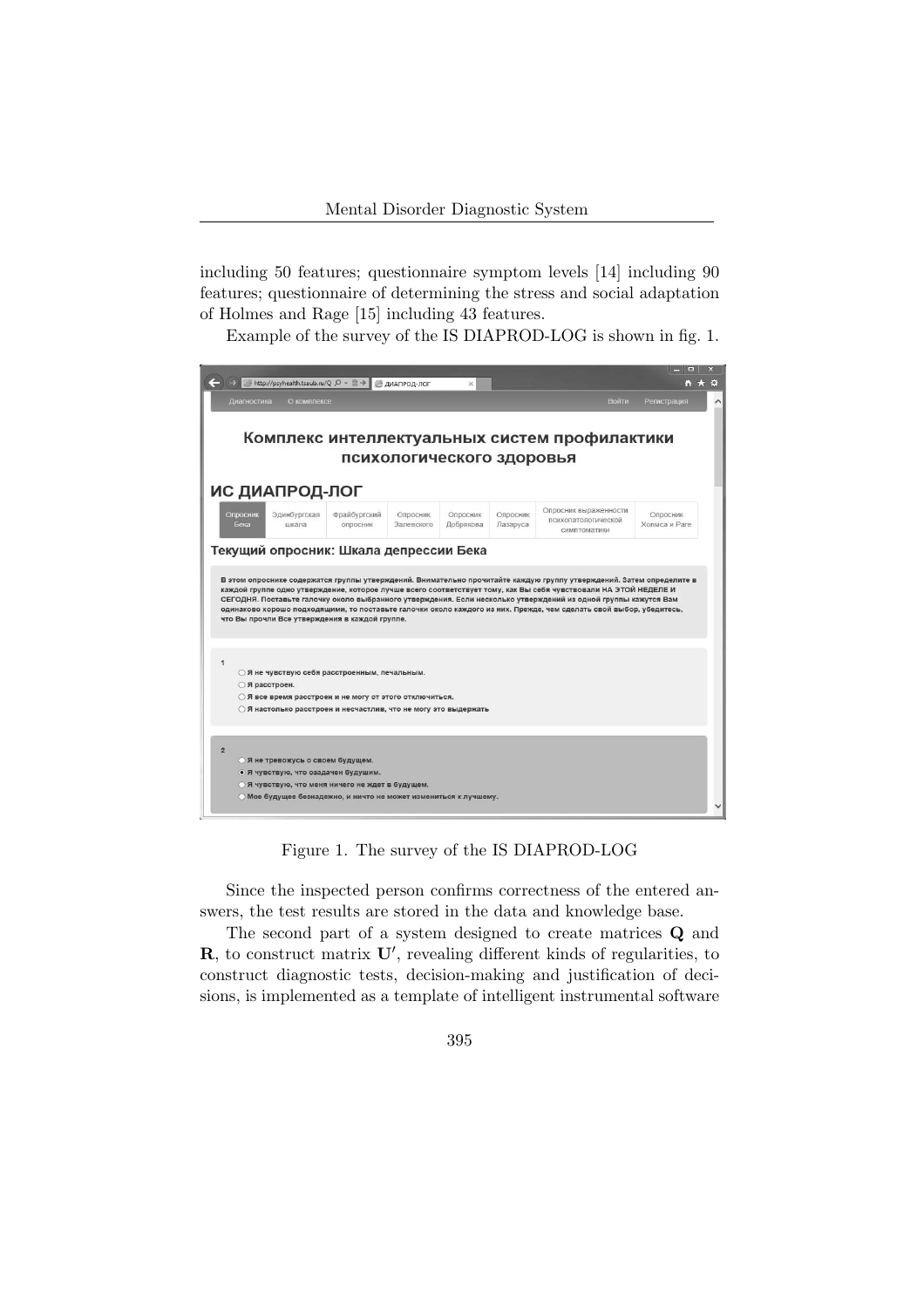(IIS) IMSLOG [22] including dynamically plug-ins. The template of the intelligent system DIAPROD-LOG is given in fig. 2.



Figure 2. The template of the intelligent system DIAPROD-LOG.

The IIS IMSLOG has a module designed for data and knowledge base operation. Structure of data and knowledge base and objects of knowledge base are the input data for the module. Future selection of the necessary features for including in matrices  $Q$  and  $R$  is produced. The IS DIAPROD-LOG has characteristic features space including 28 features of the questionnaire A. Beck; the test result on Edinburgh postpartum depression scale; the test result on FPI-B; the test result on TQRZ; the test result on questionnaire of relationship of pregnant by I.V. Dobryakov; the test result on questionnaire about ways of coping R. Lazarus; the test result on questionnaire symptom levels; the test result on questionnaire of determining the stress and social adaptation of Holmes and Rage. The test results (characteristic features values) are stored in the data and knowledge base as well as classifications features values filled based on ICD-10 and highly qualified experts' knowledge in the considered problem area.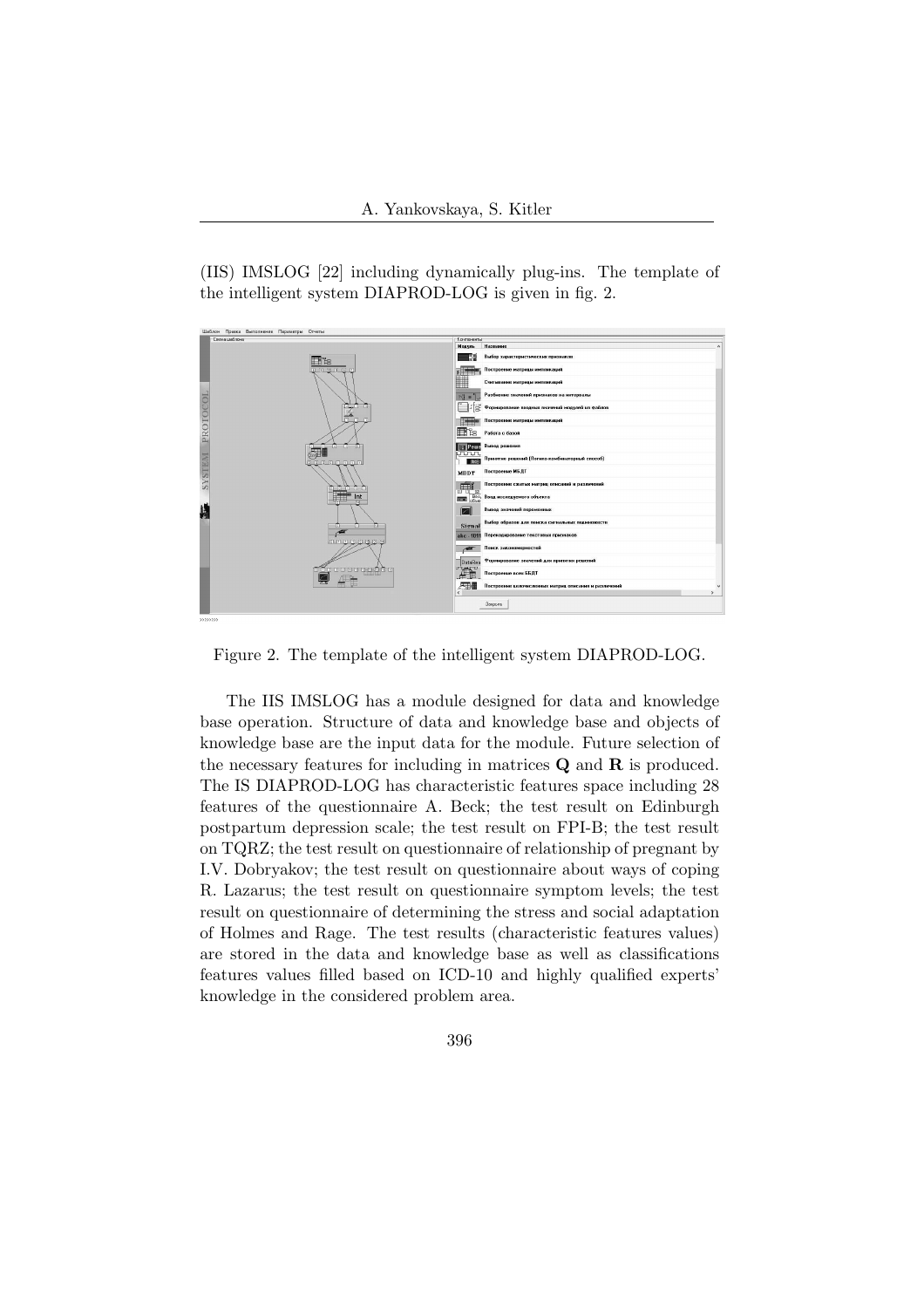Also the IIS IMSLOG has a module designed for realizing construction of matrix  $\mathbf{U}'$  using matrices  $\mathbf{Q}$  and  $\mathbf{R}$  with simultaneous calculating weight coefficients of characteristic features, similar to the algorithm described in [19]. In this case, the condition of tolerance to a preassigned number of measurement (entry) errors of characteristic feature values of the objects under investigation described in [19] is not implemented in this module. Then in the next module the above mentioned regularities are revealed on the basis of the matrix  $\mathbf{U}'$ . The next module is the construction of all irredundant column coverings of matrix U', defining in fact all IUDTs.

The last module fulfills the final decision-making on the diagnostic and prevention of depression in an inspected person based on voting procedure [4] on the set of tests and approaches.

### 4 Conclusion

The basis of the mathematical apparatus of creating intelligent system DIAPROD-LOG based on the logical-combinatorial methods of test pattern recognition, revealing various kinds of regularities, decisionmaking and justification decisions are suggested. The description of this system is given.

Application of the developed IS DIAPROD-LOG will allow in time diagnosing depression, making preventive decision, as well as forming the diagnostic and preventive results.

Further investigations are devoted to the intelligent system DIAPROD-LOG approbation.

We thank professor MD dean of the faculty of behavioral medicine and management of Siberian State Medical University (SSMU) and department chief of clinical psychology of SSMU Kornetov A.N. and department assistant of clinical psychology of SSMU Silaeva A.V. for consultation in questions of diagnostics and prevention of depression.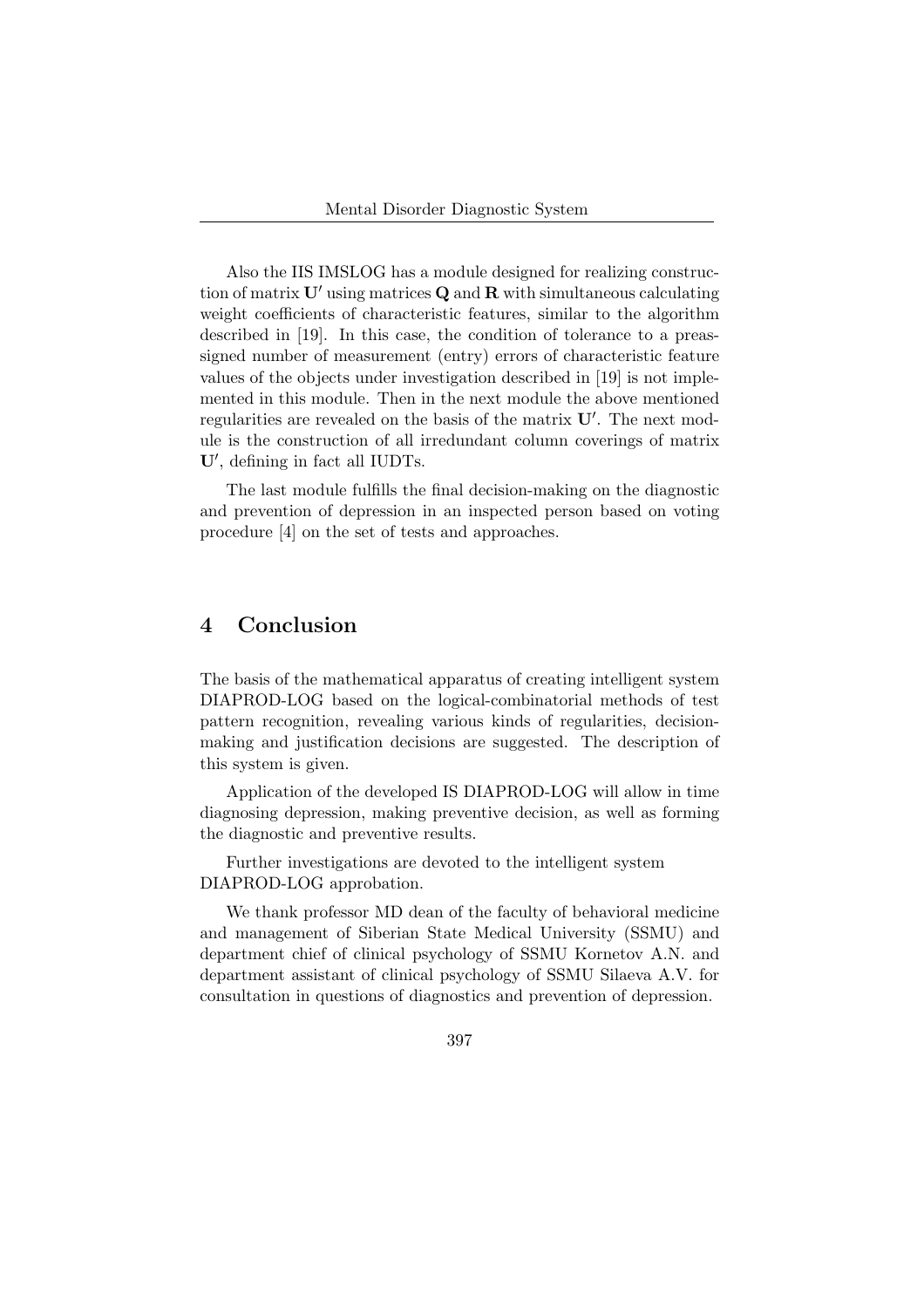## References

- [1] B.A. Kobrinskiy. A retrospective analysis of the medical expert systems. Novosti iskustvennogo intellekta, no. 2 (2005), pp. 6–17 [in Russian].
- [2] A.E. Yankovskaya. Test recognition medical expert systems with cognitive graphics elements. Komp'yuternaya khronika, no 8/9 (1994), pp. 61–83 [in Russian].
- [3] Yu.I. Juravlev, I.B. Gurevich. Pattern recognition and image analysis. Artificial intelligence in 3 books, book no. 2: Models and methods: Handbook/ Edit by D.A. Pospelov (1990), Moscow: Radio i Svyaz, pp. 149–191 [in Russian].
- [4] A.E. Yankovskaya. Logical tests and cognitive graphic tools. LAP LAMBERT Academic Publishing (2011), 92 p. [in Russian].
- [5] V.E. Ekong, U.G. Inyang, E.A. Onibere. Intelligent Decision Support System for Depression Diagnosis Based on Neuro–fuzzy–CBR Hybrid. Modern Applied Science, vol. 6, no. 7 (2012), pp. 79–88.
- [6] R.D. Ariyanti, S. Kusumadewi, I.V. Paputungan. Beck Depression Inventory Test Assessment Using Fuzzy Inference System. Proceeding of International Conference on Intelligent Systems Modeling and Simulation (ISMS), IEEE Computer Society, 2010, pp. 6–9.
- [7] World Health Organization, 1992. The International Classification of Diseases, Tenth Revision (ICD-10). Clinical descriptions and diagnostic guidelines, Geneva, World Health Organization.
- [8] A.T. Beck, C. Ward, M. Mendelson. Beck Depression Inventory (BDI). Arch Gen Psychiatry, vol. 4, no. 6 (1961), pp. 561–571.
- [9] J.L. Cox, J.M. Holden, R. Sagovsky. Detection of Postnatal Depression: Development of the 10–item Edinburgh Postnatal Depression Scale. British Journal of Psychiatry, vol. 150 (1987), pp. 782–786.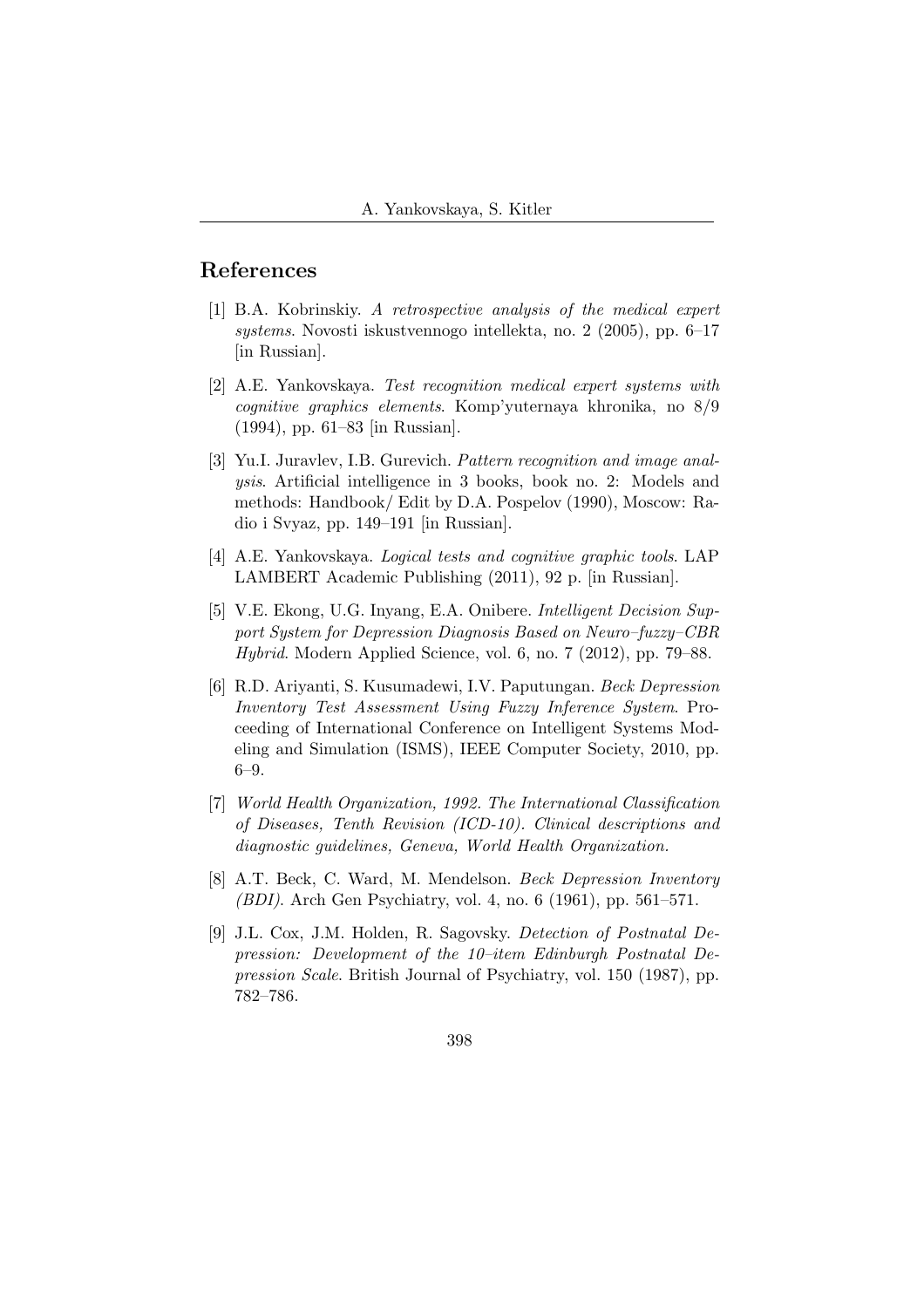- [10] L.I. Vansovskaya, V.K. Gajda, V.K. Gerbachevsky, et al. Workshop on Experimental and Applied Psychology: Studies Manual / edit by A.A. Krylov, St. Petersburg: Publishing House of St. Petersburg University (1997), 312 p. [in Russian].
- [11] Tomsk Questionnaire Rigidity of G.V. Zalewski (TQRZ) // Siberian Psychological Journal, no. 12 (2000), pp. 129–137 [in Russian].
- [12] I.V. Dobryakov. Clinical and Psychological Methods of Determining the Type of Dominant Psychological Gestational Component. Perinatal Psychology and Psychological Development of Children: a Collection of Conference, St. Petersburg (2001), pp. 39–48 [in Russian].
- [13] T.L. Kriykova, E.V. Kuftiyak. The Survey of Coping (Adaptation Techniques WCQ). Journal of Practical Psychology, Moscow, no. 3, (2007), pp. 93–112 [in Russian].
- [14] N.V. Tarabrina. Practicum on psychology of post-traumatic stress. St. Petersburg: Piter (2001), 272 p: il. [in Russian].
- [15] R.V. Kupriyanov, Yu.M. Kuzmina. *Psychodiagnostics of Stress:* Workshop. The Ministry of Education and Science of the Russian Federation Kazan State Technological University, Kazan: KNRTU (2012), 212 p. [in Russian].
- [16] A.E. Yankovskaya, E.A. Rogdestvenskaya. Revealing of socialpsychological factors in conditions of communicative stress in the learning process with use intelligent system. The psychological universe of the formation of human noetic. Proceedings of International Symposium, Tomsk (1998), pp. 184–186 [in Russian].
- [17] A.E. Yankovskaya, S.V. Kitler, A.V. Silaeva. Intelligent system for diagnostics and intervention of organizational stress: its development and approbation. Otkritoe obrazovanie, vol. 91, no. 2 (2012), pp. 61–69 [in Russian].